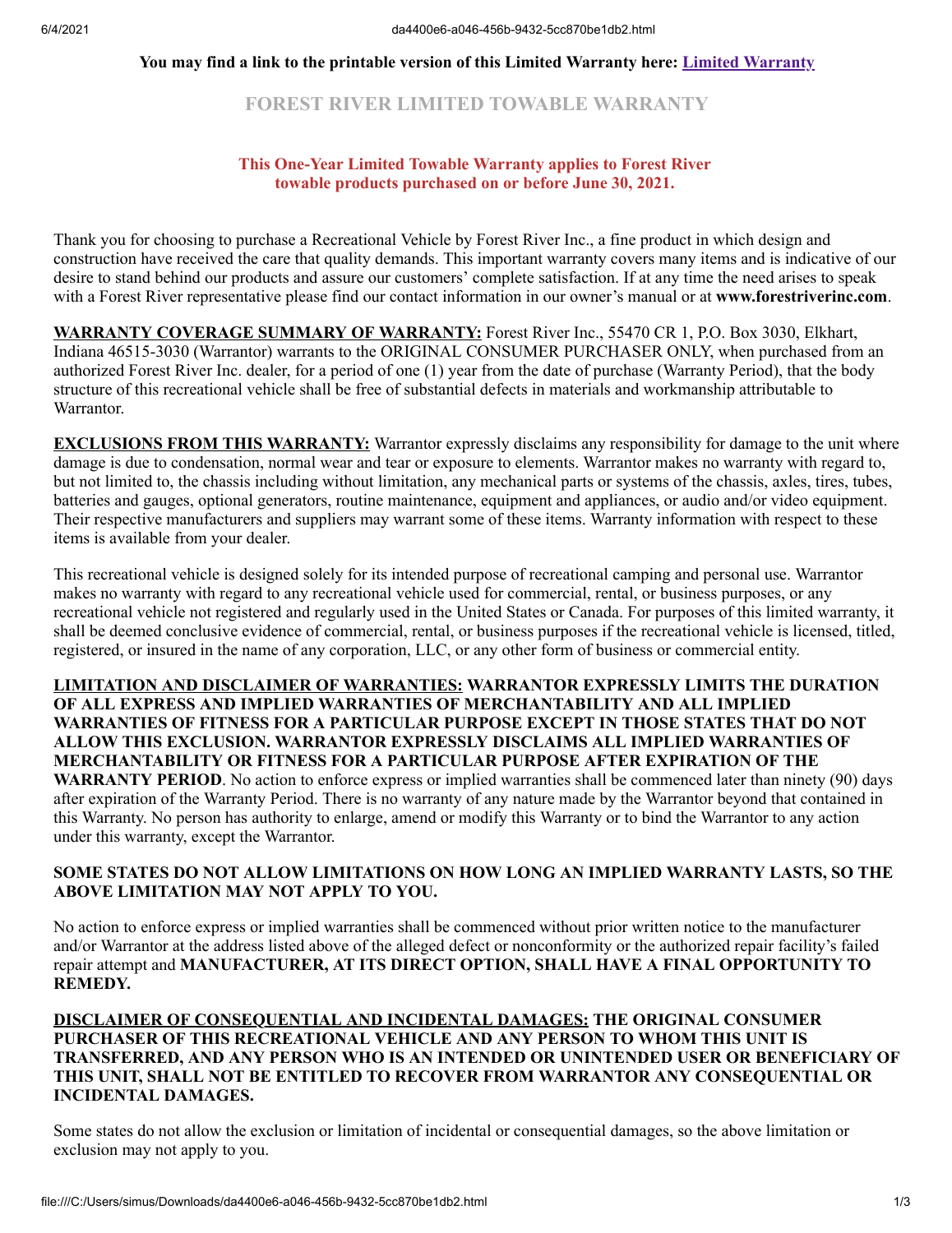**NOTICE** of any dispute or claim arising under this warranty or any applicable Federal or State laws must be sent to Warrantor at: Forest River Inc., 55470 CR 1, P.O. Box 3030, Elkhart, Indiana 46515-3030

The terms, conditions, rights and responsibilities of this warranty shall be governed by the laws of the State of Indiana notwithstanding any other state laws.

**WARRANTOR'S OBLIGATIONS:** Warrantor will remedy substantial defects in materials and workmanship caused by Warrantor. Warrantor shall elect to remedy the defect from among the following: repair or replacement. Warranty performance can only be obtained at Warrantor's authorized dealers and service centers and from Warrantor at the discretion of the Warrantor. All costs incurred in transporting this recreational vehicle for warranty service shall be borne by Purchaser. Warrantor shall remedy the defect within a reasonable amount of time after appointment and delivery by Purchaser. All of Warrantor's expenses in remedying the defect shall be borne by the Warrantor.

**PURCHASER'S OBLIGATIONS:** Purchaser shall deliver this recreational vehicle for warranty service within a reasonable time after discovery of the defect and in no event after expiration of the Warranty Period, which Warranty Period is one (1) year. All expenses incurred by Purchaser in obtaining warranty service shall be borne by Purchaser. Warranty service shall, whenever possible, be scheduled with the selling dealer by an appointment in order to avoid possible delays. Purchaser can, if necessary, obtain a list of persons authorized to perform warranty service by contacting Warrantor at the above address. No action to enforce express or implied warranties shall be commenced without prior written notice to the manufacturer and/or Warrantor at the address listed above of the alleged defect or nonconformity or the authorized repair facility's failed repair attempt and MANUFACTURER, AT ITS DIRECT OPTION, SHALL HAVE A FINAL OPPORTUNITY TO REMEDY.

**EVENTS DISCHARGING WARRANTOR FROM OBLIGATION UNDER THIS WARRANTY:** Misuse or neglect, including failure to provide reasonable and necessary maintenance, unauthorized alteration, accident, and improper loading, commercial use or leasing of the recreational vehicle, shall discharge Warrantor from any obligation under this Warranty. Notwithstanding these or other terms discharging the Warrantor, the provision of service by a Forest River authorized service center, authorization of repairs by Forest River, or any other attempt to resolve a complaint or request for warranty service shall not constitute a waiver of Warrantor's rights.

**PARTS AND DESIGN CHANGES:** Warrantor reserves the right to change the parts and design of its recreational vehicle from time to time without notice and with no obligation to maintain spare parts or make corresponding changes in its products previously manufactured.

**OBTAINING WARRANTY SERVICE:** To ensure your local dealer's personal interest in your complete satisfaction, it is recommended that all warranty service be performed by the authorized dealer from whom you purchased your unit. Following a move or as you are traveling, should warranty service become necessary, such service shall be performed by any authorized dealer in the United States or Canada. Such service shall also, whenever possible, be scheduled by an appointment in order to avoid possible delays.

**WARRANTY REGISTRATION:** A warranty registration is to be completed by the owner at the time of purchase and returned to the Warrantor. The return of this registration is a condition precedent to warranty coverage; failure to return the completed registration to Warrantor will invalidate this Warranty.

**OTHER WARRANTIES:** As indicated in the paragraph above, entitled 'Exclusions From This Warranty', certain items that are not covered by this Warranty may be warranted separately by their manufacturers or suppliers. In order to validate those warranties, you may also be required to complete and return to the appropriate manufacturer the warranty forms included with the information package. See these warranties with respect to their terms and conditions. These other warranties may cover such items as chassis, tires, tubes, batteries, optional generators, and appliances, which are not covered by this Limited Warranty. For service or parts required for these products, it may be necessary to write or call the product manufacturer to obtain the nearest authorized service center location. In requesting parts for separately warranted products from the manufacturer of the product or its authorized service center, it may also be necessary to first obtain a warranty work authorization number before the work is done. It may also be necessary to provide the Product Name, Model and Serial Number along with the description of the problem and part needed, plus shipping instructions.

**OWNER ASSISTANCE:** Your confidence and goodwill are important to Forest River Inc. as is maintaining a pleasant relationship with our dealers. We, at Forest River, recognize that there may be occasions when a warranty or service problem is not handled to your satisfaction. After discussing the situation with the dealer- ship management, if your problem has not been resolved to your satisfaction, we welcome you to contact the Forest River Customer Service Manager at the address listed above. Our recommendations for an agreeable solution will be communicated to the local dealer. Forest River customer service contacts can be found in our owner's manual or by visiting **www.forestriverinc.com**.